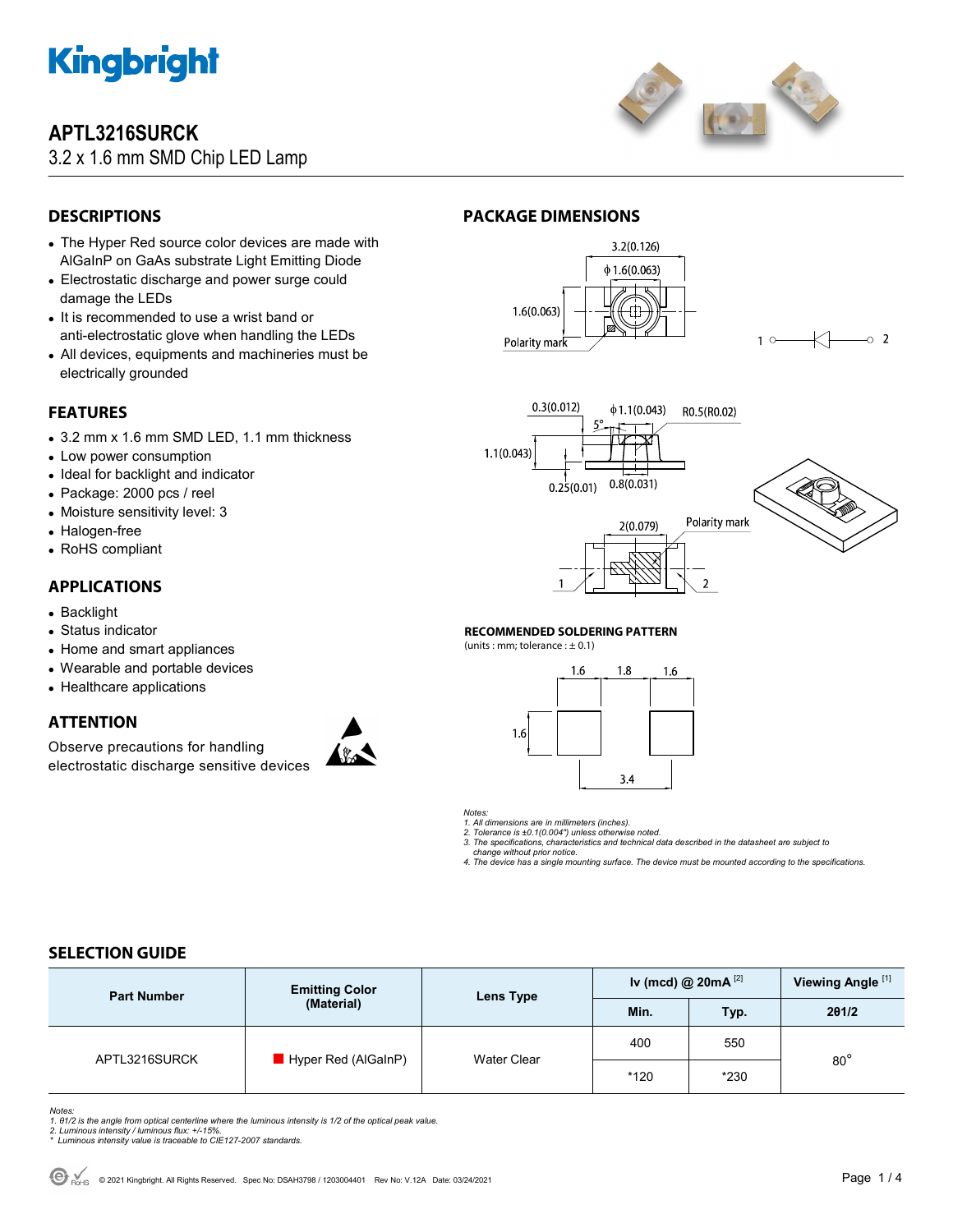# **Kingbright**

### **ELECTRICAL / OPTICAL CHARACTERISTICS at TA=25°C**

| <b>Parameter</b>                                    |                            |                                                 | Value |                          | <b>Unit</b> |
|-----------------------------------------------------|----------------------------|-------------------------------------------------|-------|--------------------------|-------------|
|                                                     |                            | Symbol<br><b>Emitting Color</b><br>Typ.<br>Max. |       |                          |             |
| Wavelength at Peak Emission $I_F$ = 20mA            | $\Lambda_{\rm peak}$       | Hyper Red                                       | 645   | $\overline{\phantom{a}}$ | nm          |
| Dominant Wavelength $I_F = 20mA$                    | $\lambda_{\text{dom}}$ [1] | Hyper Red                                       | 630   | $\overline{a}$           | nm          |
| Spectral Bandwidth at 50% Φ REL MAX<br>$I_F = 20mA$ | Δλ                         | Hyper Red                                       | 28    | $\overline{\phantom{a}}$ | nm          |
| Capacitance                                         | С                          | Hyper Red                                       | 35    | $\overline{\phantom{a}}$ | pF          |
| Forward Voltage $I_F$ = 20mA                        | $V_F$ <sup>[2]</sup>       | Hyper Red                                       | 1.95  | 2.5                      | v           |
| Reverse Current ( $V_R$ = 5V)                       | $I_{R}$                    | <b>Hyper Red</b>                                |       | 10                       | μA          |

*Notes: 1. The dominant wavelength (*λ*d) above is the setup value of the sorting machine. (Tolerance* λ*d : ±1nm. )* 

2. Forward voltage: ±0.1V.<br>3. Wavelength value is traceable to CIE127-2007 standards.<br>4. Excess driving current and / or operating temperature higher than recommended conditions may result in severe light degradation or pr

### **ABSOLUTE MAXIMUM RATINGS at T<sub>A</sub>=25°C**

| Parameter                               | Symbol                   | Value          | Unit        |
|-----------------------------------------|--------------------------|----------------|-------------|
| Power Dissipation                       | $P_D$                    | 75             | mW          |
| Reverse Voltage                         | $V_R$                    | 5              | $\vee$      |
| Junction Temperature                    | $T_j$                    | 115            | °C          |
| <b>Operating Temperature</b>            | $T_{op}$                 | $-40$ to $+85$ | $^{\circ}C$ |
| Storage Temperature                     | $T_{\text{stg}}$         | $-40$ to $+85$ | $^{\circ}C$ |
| DC Forward Current                      | ΙF                       | 30             | mA          |
| Peak Forward Current                    | $I_{FM}$ <sup>[1]</sup>  | 185            | mA          |
| Electrostatic Discharge Threshold (HBM) | $\overline{\phantom{0}}$ | 3000           | $\vee$      |

Notes:<br>1. 1/10 Duty Cycle, 0.1ms Pulse Width.<br>2. Relative humidity levels maintained between 40% and 60% in production area are recommended to avoid the build-up of static electricity – Ref JEDEC/JESD625-A and JEDEC/J-STD-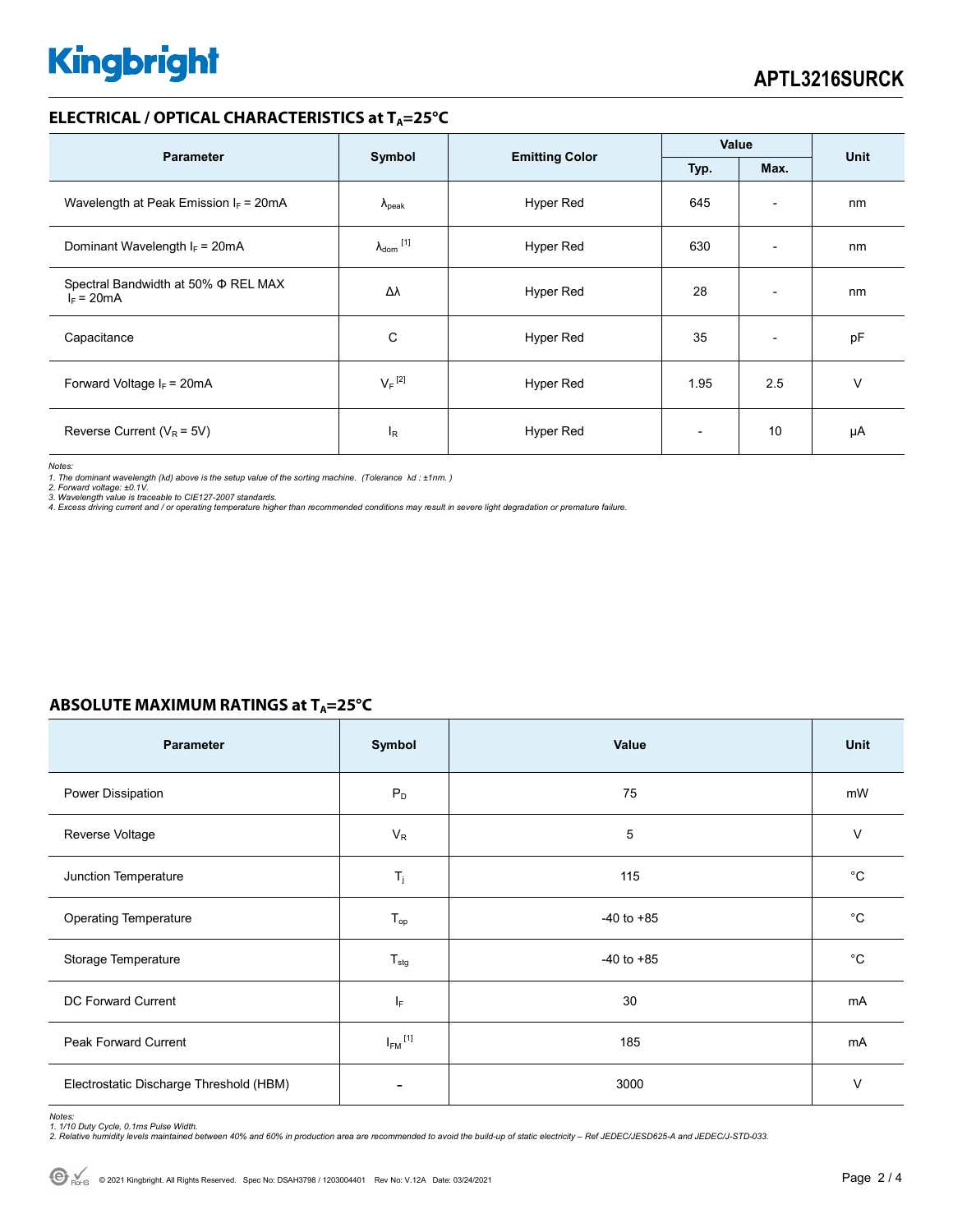# **Kingbright**

### **TECHNICAL DATA**



### **SPATIAL DISTRIBUTION**



### **HYPER RED**







#### **REFLOW SOLDERING PROFILE for LEAD-FREE SMD PROCESS**



### **TAPE SPECIFICATIONS** (units : mm)



#### **REEL DIMENSION** (units : mm)



*Notes:* 

- *1. Don't cause stress to the LEDs while it is exposed to high temperature.*
- 
- *2. The maximum number of reflow soldering passes is 2 times. 3. Reflow soldering is recommended. Other soldering methods are not recommended as they might cause damage to the product.*